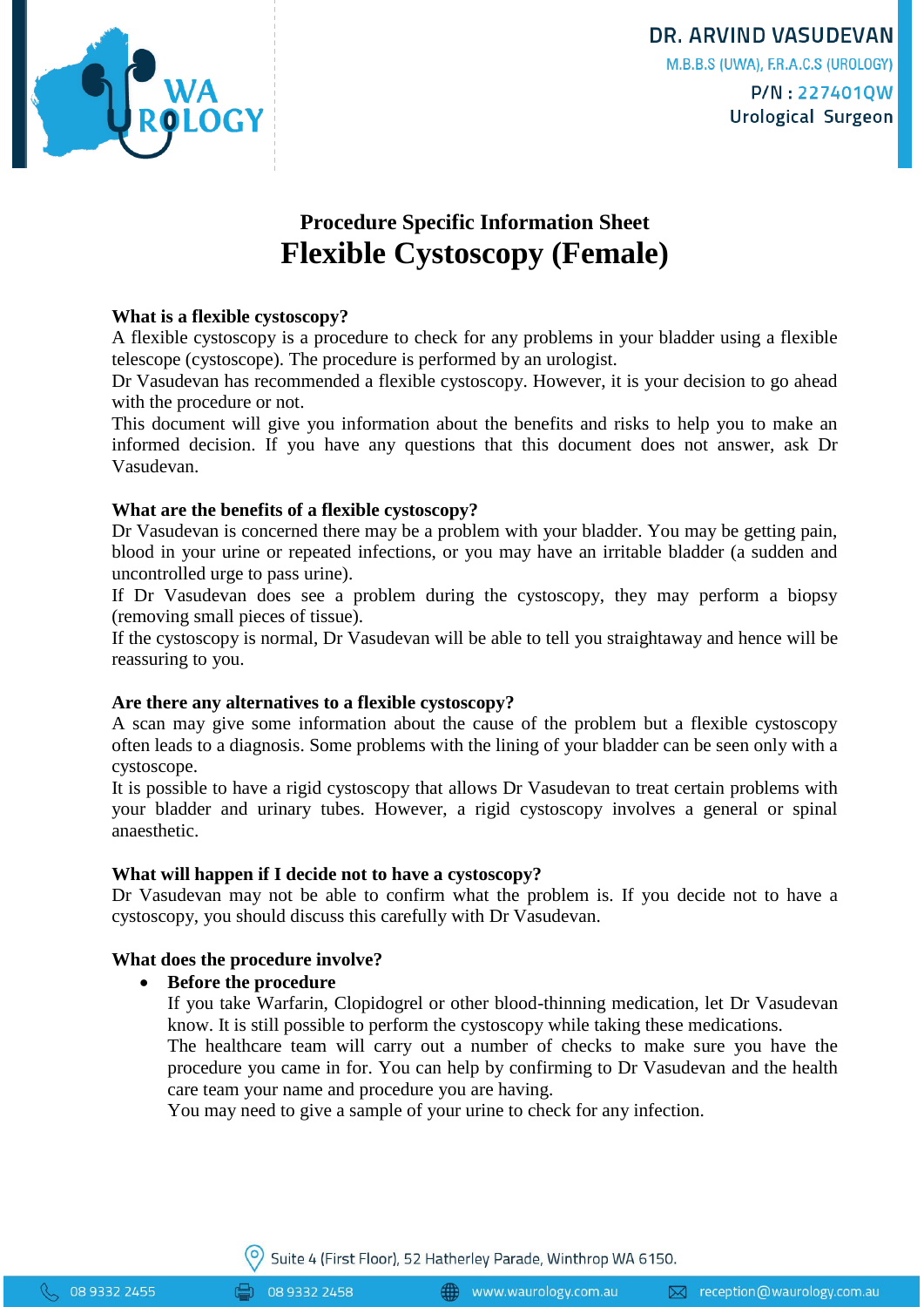

**Urological Surgeon** 

# **In the treatment room**

A flexible cystoscopy usually takes about five minutes.

Dr Vasudevan will use antiseptic to clean the area at the opening of your urethra (tube that carries urine from your bladder). They may squeeze some local anaesthetic jelly into your urethra to reduce discomfort.

Dr Vasudevan will pass the cystoscope into your urethra (see figure 1). Dr Vasudevan will examine the lining and diameter of your urethra, and the valve that controls the flow of urine from your bladder. You will feel as if you are passing urine. Try to relax your muscles, as you would do normally when you pass urine, as this will make it easier to move the cystoscope into your bladder.



Figure 1

Cross-section of the female pelvic region showing a flexible cystoscopy

Dr Vasudevan will pass fluid through the cystoscope and into your bladder to help assess the inside of your bladder. They will use the cystoscope to look for any problems in the lining of your bladder. Dr Vasudevan will tell you if he needs to perform a biopsy. You will feel an uncomfortable, tugging sensation when the tissue is removed. If Dr Vasudevan finds a small growth or stone, it may be possible to remove it through the cystoscope. Dr Vasudevan will remove the cystoscope on completion of the procedure.

### **What complications can happen?**

Dr Vasudevan will try to make the procedure as safe as possible but complications can happen. The possible complications of a flexible cystoscopy are listed below.

- Bleeding during or after the procedure. You may notice a small amount of blood the first few times you pass urine (risk: 1 in 5). Most women who have a biopsy will notice blood in their urine. Any bleeding is usually little.
- $\bullet$  Infection (risk: 1 in 50). If you need to pass urine often and pass only small amounts with a great deal of discomfort, you may have an infection. If your symptoms continue to get worse, contact Dr Vasudevan. A formal test of your urine will be done (MSU test) and if this confirms an infection you will need treatment with antibiotics.
- Narrowing of your urethra (stricture) caused by scar tissue forming. This is unusual after a single cystoscopy. You may need further surgery (risk: less than 1 in 1,000).

You should discuss these possible complications with Dr Vasudevan if there is anything you do not understand.

Suite 4 (First Floor), 52 Hatherley Parade, Winthrop WA 6150.